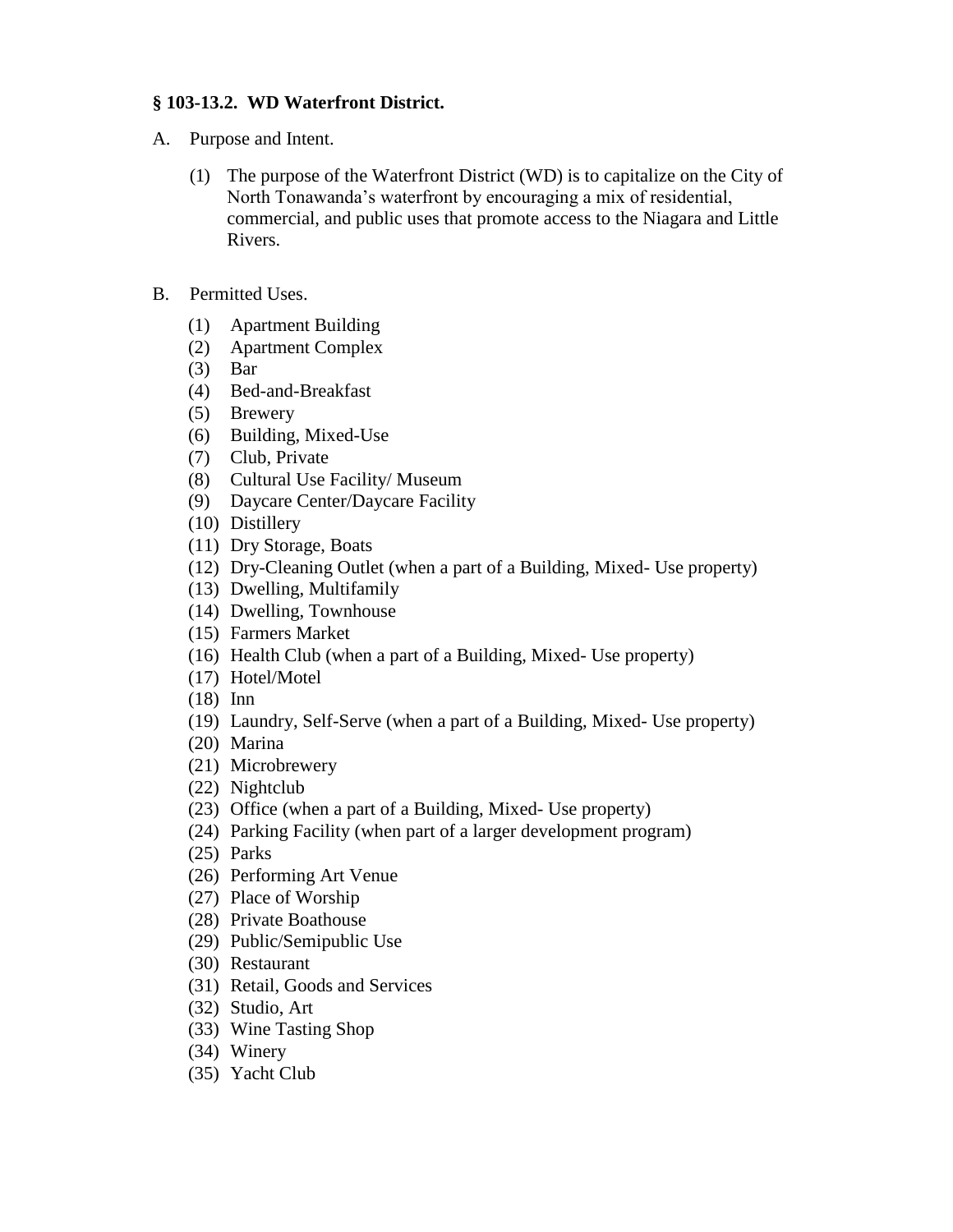- C. Accessory Uses.
	- (1) Boat Sales, Rentals, Service and Storage
	- (2) Home Occupation
	- (3) Swimming Pool, Private
- D. Special Permitted Uses.

The following uses require a special use permit from the Planning Commission.

- (1) Conference/Convention Center
- (2) Equipment Sales, repair or rentals (only if water dependent)
- (3) Healthcare Facility, Outpatient
- (4) Recreation, Indoor Commercial
- (5) Restaurant, Fast Food
- (6) Retail, Convenience
- (7) Retail, Shopping Center
- E. Prohibited Uses.

Uses that are not expressly permitted in this section are prohibited.

- F. Incentive Zoning.
	- (1) Purpose:
		- (a) It is the purpose of this law to empower the City of North Tonawanda to grant incentives or bonuses to advance the City's specific physical, cultural and social policies in accordance with the City of North Tonawanda Comprehensive Plan and in coordination with other community planning mechanisms and/or land use techniques.
		- (b) Incentive zoning is restricted to added benefits. Incentives shall be granted only when the community benefit or amenities offered would not otherwise be required or likely to result from the applicable planning process before the Planning Commission. Such benefits shall be in addition to any items that are or would be required under other provisions of this Chapter or state law, including any mitigation measures required pursuant to the State Environmental Quality Review Act (SEQRA).
	- (2) Jurisdiction:
		- (a) This law shall apply to the entire Waterfront District in the City of North Tonawanda. The City of North Tonawanda Common Council is empowered to provide for a system of zoning incentives, or bonuses, as the Common Council deems necessary, appropriate and consistent with the purposes and conditions set forth in this Chapter.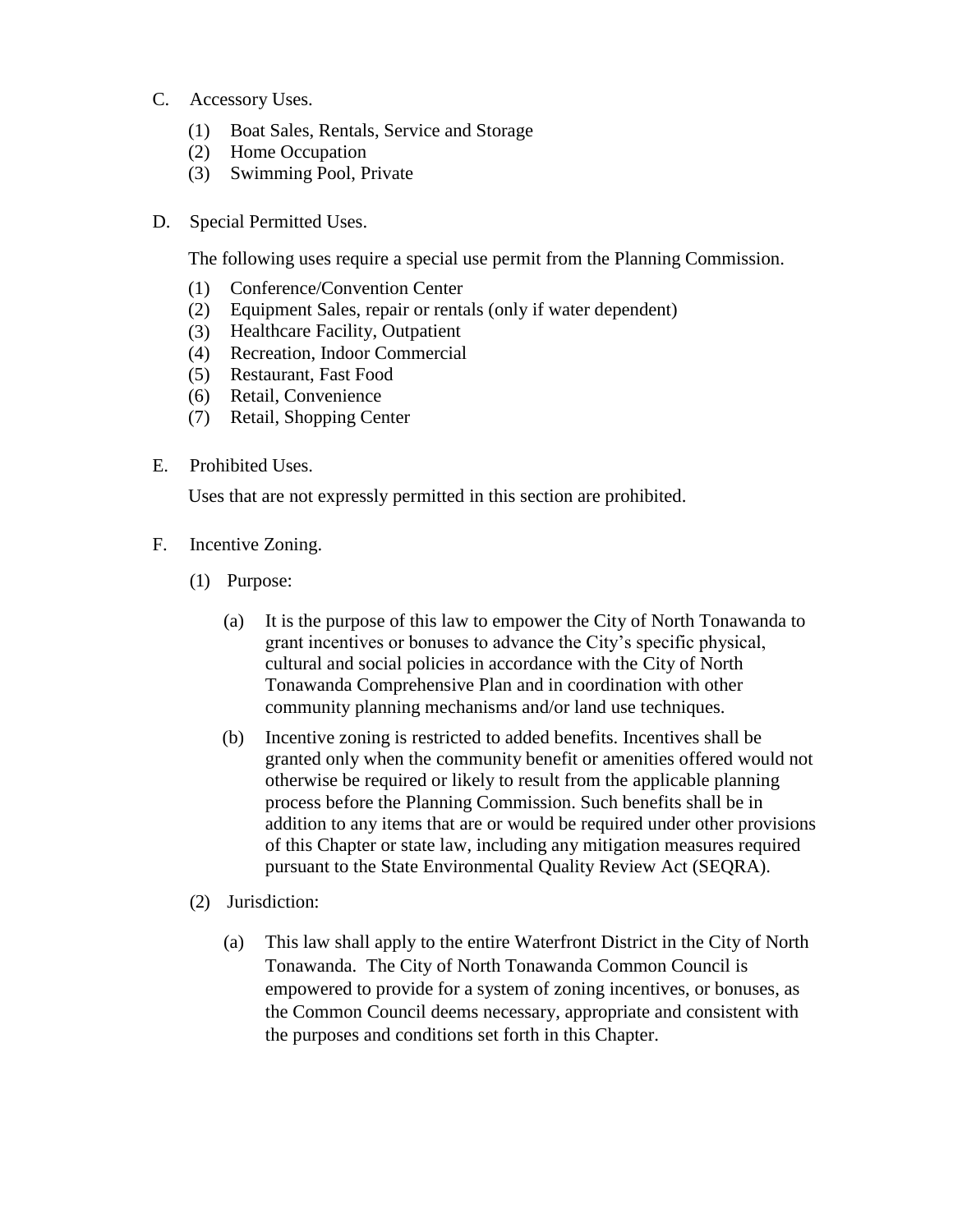- (3) Incentives Permitted:
	- (a) The following incentives may be granted by the Common Council, with recommendations from the Planning Commission, on an application for incentive zoning for a specific site:
		- [1] Increase in density
		- [2] Increase in lot coverage
		- [3] Increase in building height
		- [4] Changes in setback requirements
		- [5] Any other changes in the Zoning Ordinance of the City of North Tonawanda if approved by the Common Council
- (4) Amenities for which incentives may be offered:
	- (a) The following amenities may be offered on or off the site of the subject application:
		- [1] Preservation and/or permanent protection of:
			- [a] Open Space
			- [b] Environmentally sensitive vegetation
			- [c] Critical wildlife habitat
			- [d] Scenic views/viewsheds
			- [e] Cultural or historic facilities
		- [2] Waterfront easements for public access
		- [3] Road and highway improvements in excess of those required to mitigate proposed impacts
		- [4] Any combination of above listed amenities and/or cash in lieu of any amenity(s) for specific purposes identified
		- [5] Provide for public trails, trail linkages or walkway networks
		- [6] Other facilities or benefits to the residents of the community determined by the Planning Commission, and/or the Common Council
- (5) Procedure for Approval and Application Requirements:
	- (a) Please refer to Section 103-26 for application requirements and process.
- (6) Incentive Zoning Requirements:
	- (a) The following information shall be included in applications for incentives in exchange for amenities:
		- [1] Written description of the proposed amenity
		- [2] The cash or economic value of the proposed amenity
		- [3] A narrative which:
			- [a] Describes the benefits to be provided to the community by the proposed amenity.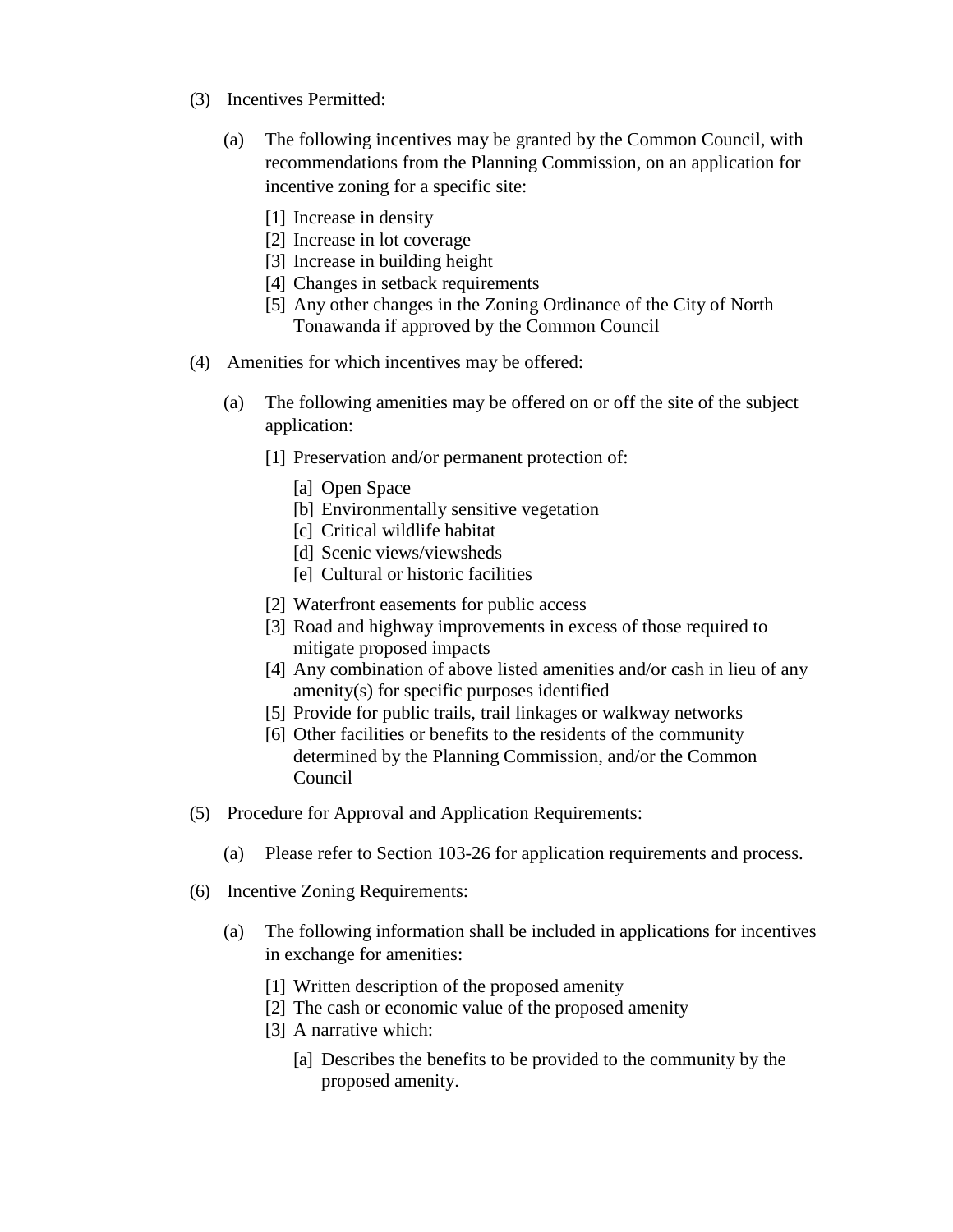- [b] Gives preliminary indication or demonstration that there is adequate sewer, water, transportation, waste disposal and fire protection facilities in the zoning district in which the proposal is located to handle the additional demands the incentive and amenity, if it is an on –site amenity, may be place on these facilities beyond the demand that would be placed on them as if the district were developed to its fullest potential.
- [c] Explains how the amenity helps implement the physical, social or cultural policies of the Comprehensive Plan and any other adopted studies or plans as supplemented by the local laws and ordinances adopted by the Common Council.
- [4] Written description of the requested incentive and justification, and project viability.
- [5] Sets of maps containing both the requested incentive layout and a layout conforming to current requirements.
- [6] Documentation in compliance with the State Environmental Quality Review Act.
- [7] Completion of architectural review assessment to determine if proposed incentive and or amenities detailed in the application are in harmony with the City of North Tonawanda.
- [8] Letter waiving any timeline requirements for decisions by the Planning Commission.
- (7) The Code Enforcement Officer shall meet with the applicant prior to their application submittal and review the submission for completeness. The Code Enforcement Officer shall write their comments and submit them along with the application to the Planning Commission as part of the Site Plan Review process (Refer to Section 103-26).
- (8) The Planning Commission shall hold a scheduled work session or public meeting in conformance with its adopted meeting schedule and submissions deadlines and shall hear testimony on the proposed application. Following said meeting, the Planning Commission shall prepare comments pertaining to the submission application and forward them to the applicant and the Common Council.
- (9) The Common Council shall determine, based upon input from the Code Enforcement Officer, Planning Commission and other information/input it deems necessary, if the application warrants further consideration under this Chapter. The determination shall be disclosed in a findings report or similar document, a copy of which shall be made available to the applicant and the Code Enforcement Officer. If further consideration is appropriate, the applicant shall be directed to continue with the pending Site Plan/Subdivision/Special Use Permit application per the requested incentive.
- (10) Once the application has been determined to be complete, a public hearing will be scheduled before the Common Council. The City Clerk shall give notice of the hearing in the official newspaper of the City at least ten (10) days prior to the date of the hearing.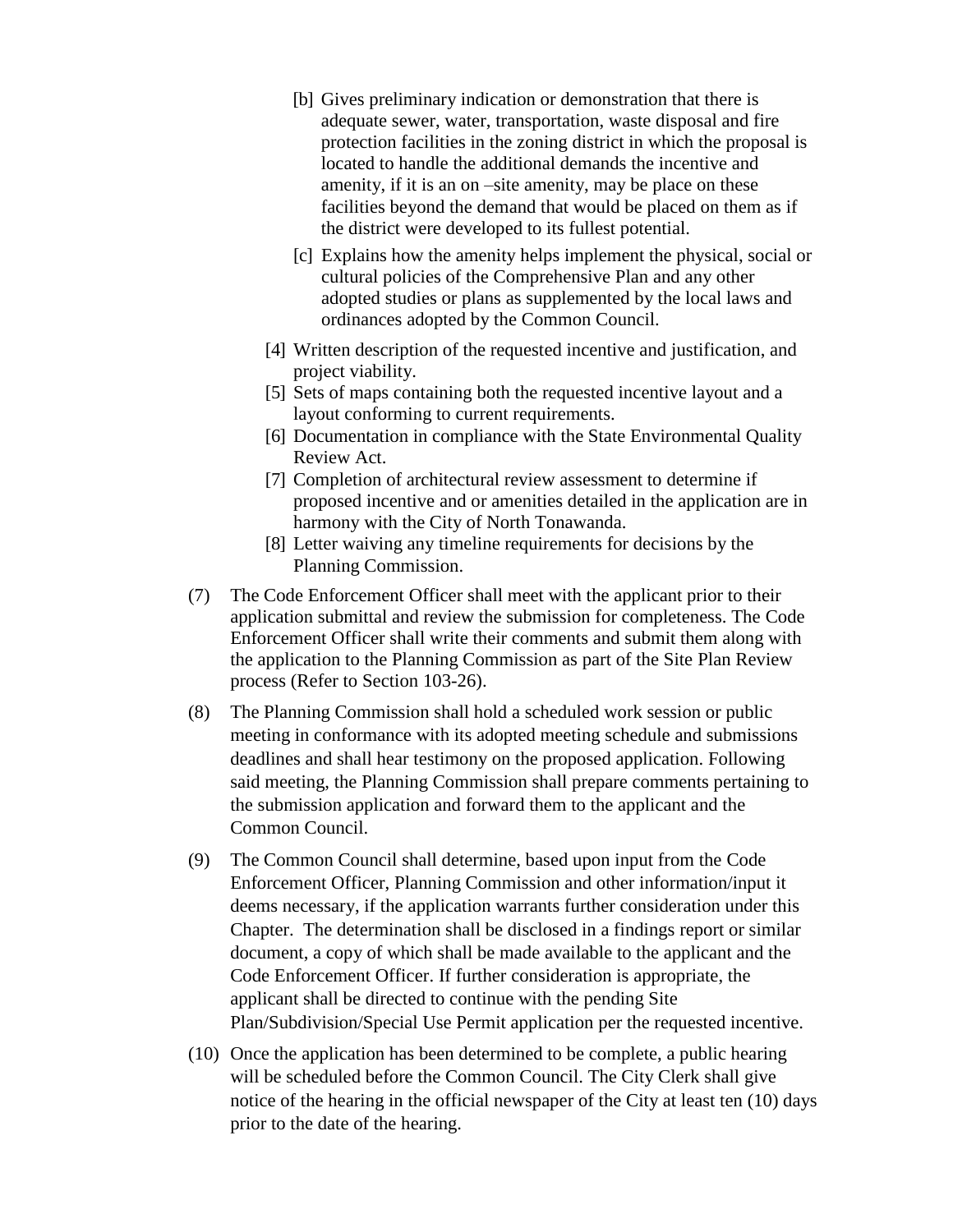- (11) The applications shall be referred to other agencies for input as appropriate, including but not limited to any applicable County, State or Federal agencies.
- (12) All applicable requirements of the SEQRA shall be complied with as part of the review and hearing process, in addition to other information that may be required as part of an environmental assessment of the proposal. The assessment shall include verification that the zoning district in which the proposal is to be located has adequate sewer, water, transportation, waste disposal and fire disposal and fire protection facilities to:
	- (a) First, serve the remaining vacant land in the district as though it were developed to its fullest potential under the districts regulation in effect at the time of the amenity/incentive proposal.
	- (b) Then to serve the on-site amenity and incentive, given the development scenario in Subsection §103-13.2.F.4 above.
- (13) In order to approve an amenity/incentive proposal, the Code Enforcement Officer shall determine that the requirements of SEQRA have been met and the proposed amenity provides sufficient public benefit to allow for the requested incentive. The Common Council is authorized to act on an application for approval, once approved; the Common Council will create a written order of actions to be completed by the applicate regarding additional construction documents, site plans, and the amenities to be provided to the community of the City of North Tonawanda.
- (14) Cash Payment in Lieu of Amenity:
	- (a) If the Common Council finds that the community benefit is not suitable on site or cannot be reasonably provided, the Common Council may consider a cash payment in lieu of the provision of the amenity. These funds shall be placed in a trust fund to be used by the Common Council exclusively for amenities specified in these provisions. For one-time payments, cash payments shall be made prior to the issuance of a building permit or prior to final signatures on approved plans, whichever comments first. The Common Council will set the requirements for any long-term or incremental payments.
- (15) Severability:
	- (a) The provisions of this Chapter are severable. If any section, subdivision or provision of this local law shall be adjudged invalid, such invalidity shall apply only to the section, subdivision or provision adjudged invalid, and the rest of this local law shall remain valid and effective.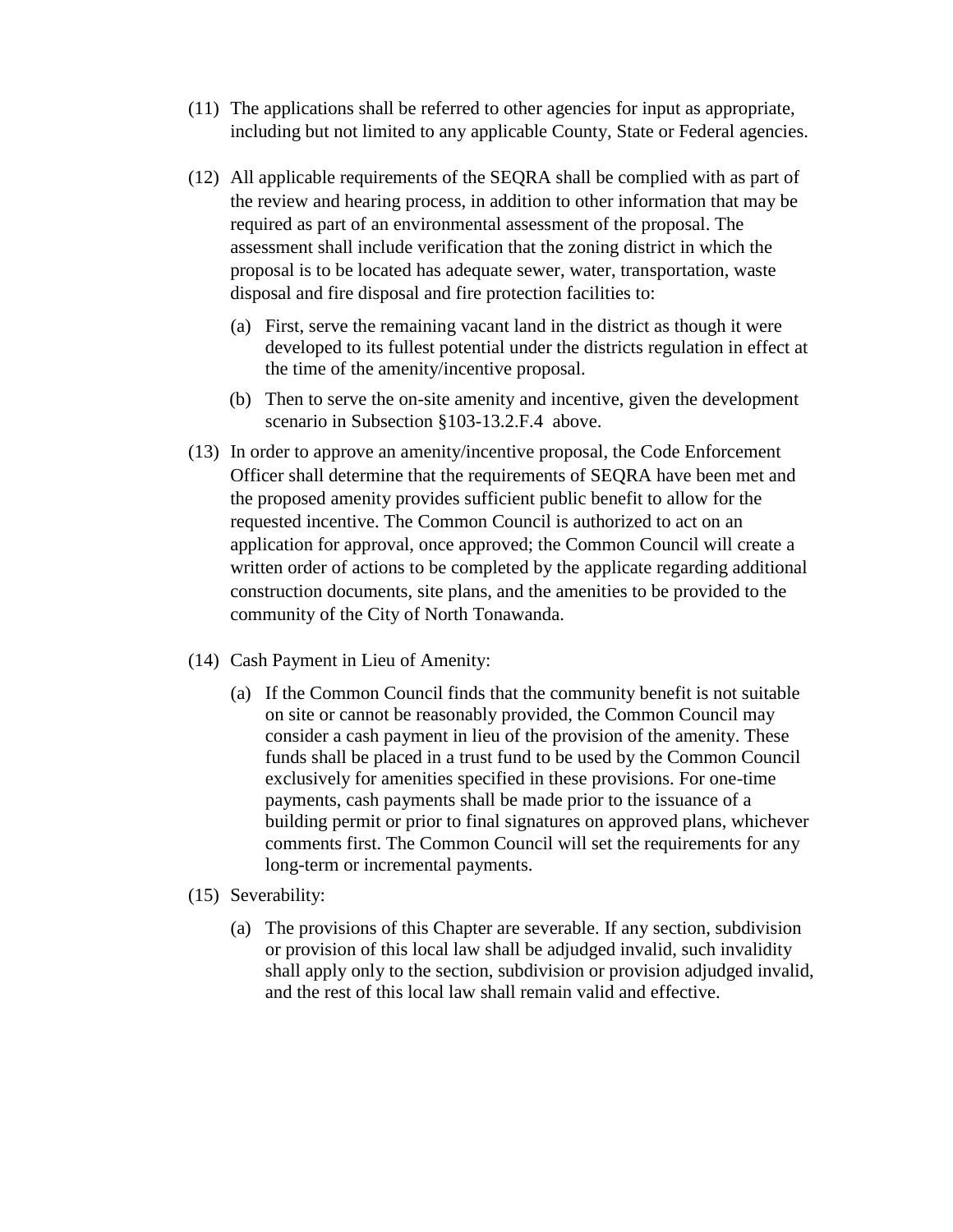- G. Signs.
	- (1) Exterior signs are subject to the following standards:
		- (a) Sign information shall pertain only to the existing permitted use on the premises.
		- (b) One sign advertising the sale or rental of property is not to exceed 24 square feet in face area. Said advertising sign shall be located on the property advertised for sale or rent and shall be removed within 10 days following the sale or occupancy of the rental property. The advertising sign may be affixed to a building or freestanding.
		- (c) No sign shall be equipped or displayed with any moving parts, nor shall any sign contain any moving, flashing or intermittent illumination.
		- (d) No sign shall project above the roofline.
		- (e) The total square footage of all signs on any premises shall not exceed 1.5 square feet per linear foot of building facade on the street which provides the principal access for the use.
		- (f) All signs shall be legible and graphically simple. No more than three colors shall be used.
- H. Off-Street Parking Requirements.
	- (1) See §103-14 of this chapter.
- I. Supplementary Regulations.

Uses are subject to the requirements specified elsewhere in these regulations including, but not limited to, Supplemental Regulations in accordance with Section 103-15.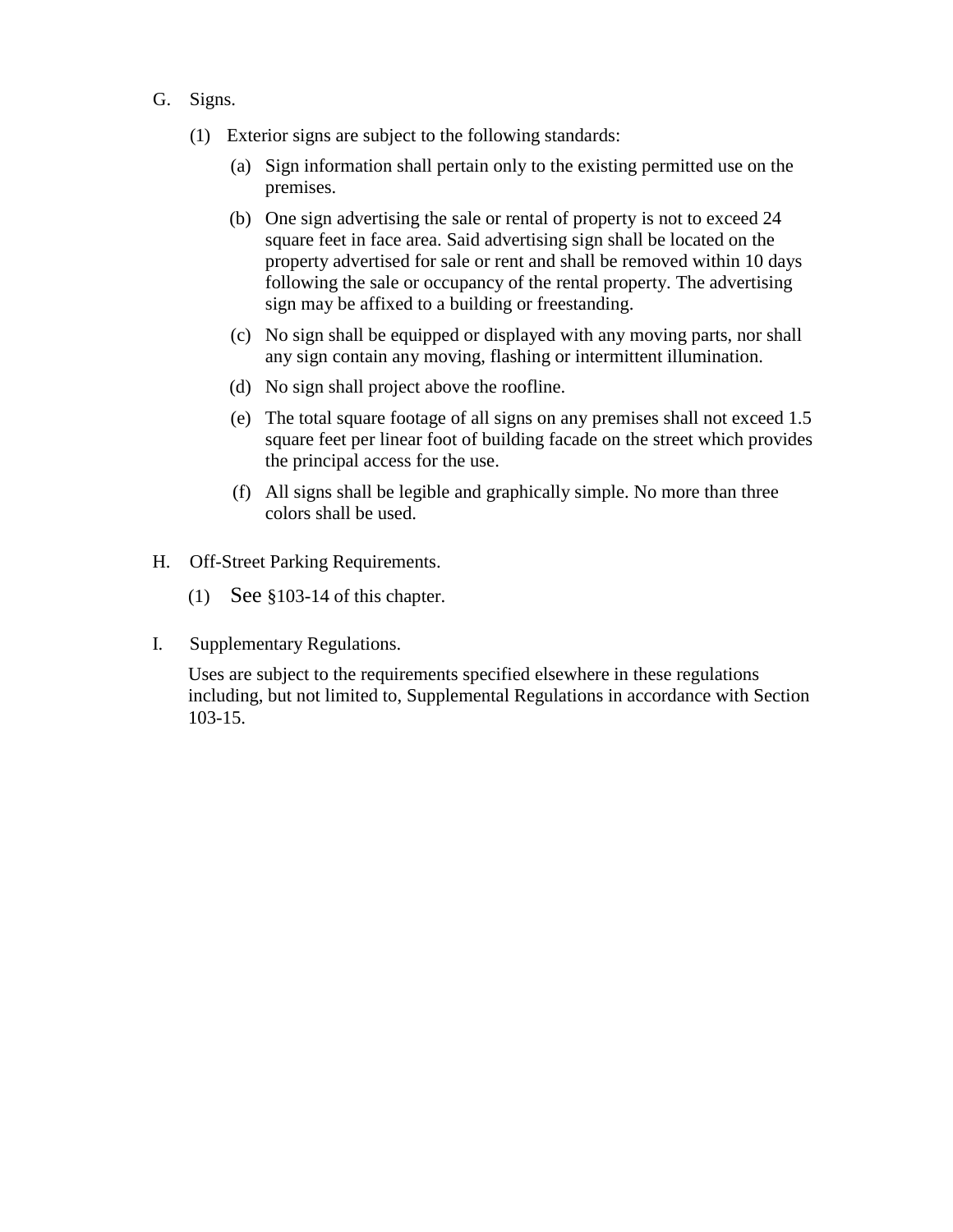## J. Bulk and Use Table.

|                                    | Min. Lot<br>Size (square<br>feet) | Min. Lot<br>Width<br>(feet) |                     |                     | Max. Allowable<br>Impervious | Max.<br><b>Building</b>                   |                        |                         |                        |
|------------------------------------|-----------------------------------|-----------------------------|---------------------|---------------------|------------------------------|-------------------------------------------|------------------------|-------------------------|------------------------|
| <b>Uses</b>                        |                                   |                             | <b>Front Street</b> | Front<br>Waterfront | Side                         | Rear on Street<br>or adjacent<br>Property | <b>Rear Waterfront</b> | Surface<br>Coverage (%) | Height Range<br>(feet) |
| <b>Permitted Uses</b>              |                                   |                             |                     |                     |                              |                                           |                        |                         |                        |
| <b>Apartment Building</b>          | 8,000                             | 50                          | 15                  | 30                  | 10                           | 20                                        | 30                     | 80                      | 45                     |
| Apartment Complex                  | 20,000                            | 75                          | 15                  | 30                  | 10                           | 20                                        | 30                     | 80                      | 45                     |
| Bar                                | 6,000                             | 50                          | 15                  | 25                  | 10                           | 20                                        | 25                     | 80                      | 35                     |
| Bed-and-Breakfast                  | 8,000                             | 50                          | 15                  | 25                  | 10                           | 20                                        | 25                     | 80                      | 35                     |
| Brewery                            | 20,000                            | 50                          | 15                  | 25                  | 10                           | 20                                        | 25                     | 80                      | 35                     |
| Building, Mixed-use                | 8,000                             | 50                          | 15                  | 25                  | 10                           | 20                                        | 25                     | 80                      | 45                     |
| Club, Private                      | 8,000                             | 50                          | 15                  | 25                  | 10                           | 20                                        | 25                     | 80                      | 35                     |
| Cultural Use Facility/Museum       | N/A                               | N/A                         | N/A                 | 25                  | N/A                          | 20                                        | 25                     | N/A                     | N/A                    |
| Daycare Center/Daycare<br>Facility | 6,000                             | 60                          | 15                  | 25                  | 15                           | 20                                        | 25                     | 80                      | 35                     |
| Distillery                         | 20,000                            | 100                         | 15                  | 25                  | 15                           | 20                                        | 25                     | 80                      | 35                     |
| Dry Storage, Boats                 | 10,000                            | 100                         | 20                  | 25                  | 15                           | 20                                        | 25                     | 80                      | 35                     |
| Dry-cleaning Outlet                | 10,000                            | 50                          | 20                  | 25                  | 10                           | 20                                        | 25                     | 80                      | 35                     |
| Dwelling, Multifamily              | 8,000                             | 50                          | 20                  | 40                  | 10                           | 20                                        | 40                     | 80                      | 35                     |
| Dwelling, Townhouse                | 5,000                             | 40                          | 10                  | 25                  | 5                            | 20                                        | 25                     | 80                      | 35                     |
| Farmers Market                     | 5,000                             | 50                          | 15                  | 30                  | 10                           | 20                                        | 30                     | 80                      | 25                     |
| Health Club                        | 15,000                            | 100                         | 15                  | 30                  | 15                           | 20                                        | 30                     | 80                      | 35                     |
| Hotel/Motel                        | 30,000                            | 150                         | 20                  | 35                  | 20                           | 20                                        | 35                     | 80                      | 55                     |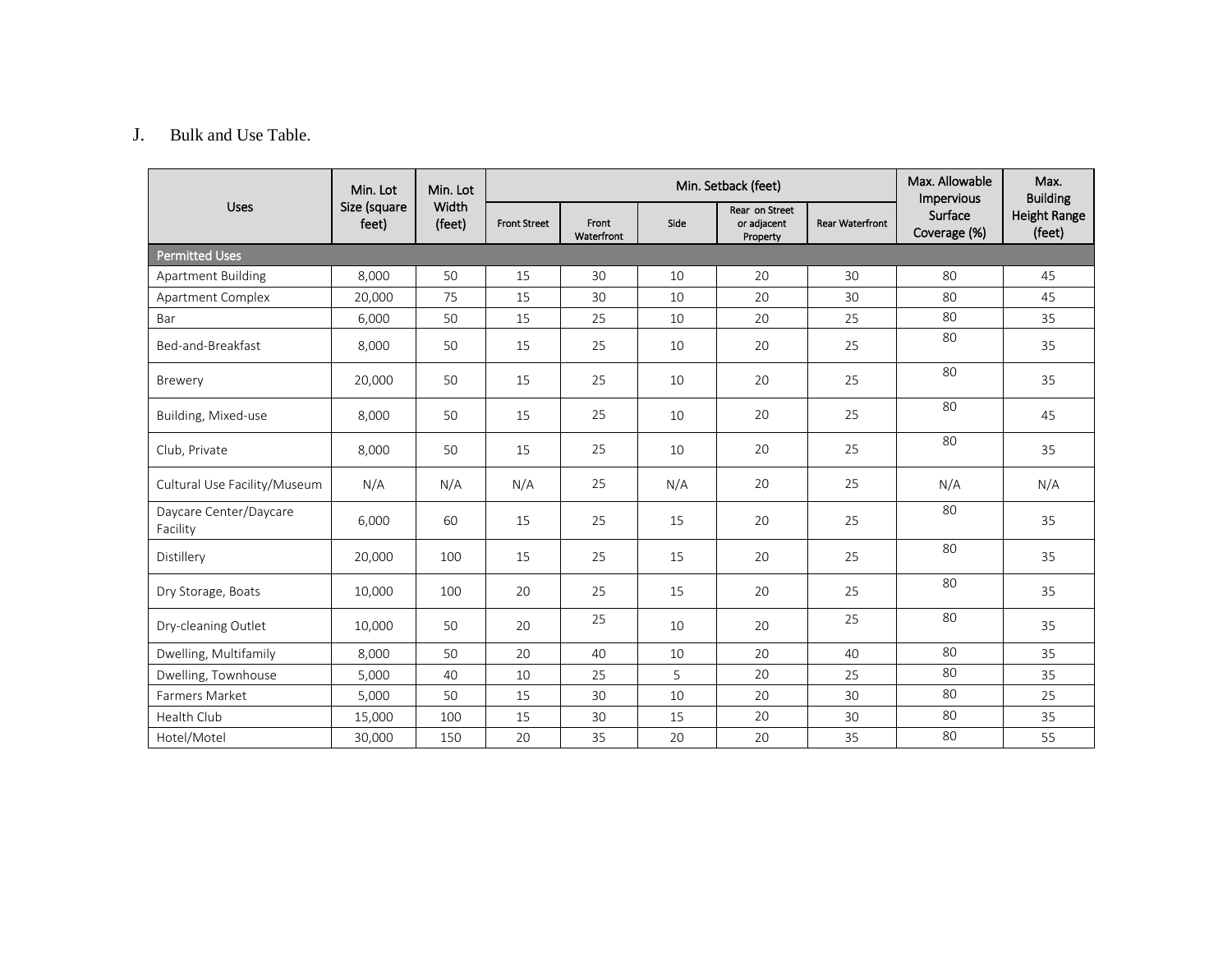|                                                                 | Min. Lot<br><b>Size</b><br>(square<br>feet) | Min. Lot<br>Width<br>(feet) |                     | Max.                |      |                    |                        |                                                       |                                                   |
|-----------------------------------------------------------------|---------------------------------------------|-----------------------------|---------------------|---------------------|------|--------------------|------------------------|-------------------------------------------------------|---------------------------------------------------|
| <b>Uses</b>                                                     |                                             |                             | <b>Front Street</b> | Front<br>Waterfront | Side | <b>Rear Street</b> | <b>Rear Waterfront</b> | Allowable<br>Impervious<br>Surface<br>Coverage<br>(%) | Max.<br><b>Building</b><br>Height<br>Range (feet) |
| Inn                                                             | 10.000                                      | 50                          | 15                  | 25                  | 10   | 20                 | 40                     | 80                                                    | 35                                                |
| Laundry, Self-serve                                             | 8,000                                       | 50                          | 10                  | 25                  | 10   | 20                 | 20                     | 80                                                    | 35                                                |
| Marina                                                          | 15,000                                      | 100                         | 20                  | 25                  | 10   | 20                 | 10                     | 80                                                    | 35*/60**                                          |
| Microbrewerv                                                    | 20,000                                      | 50                          | 10                  | 25                  | 10   | 20                 | 35                     | 80                                                    | 35                                                |
| Night Club                                                      | 15,000                                      | 100                         | 15                  | 25                  | 10   | 20                 | 40                     | 80                                                    | 25                                                |
| Office                                                          | 8,000                                       | 50                          | 10                  | 25                  | 10   | 20                 | 10                     | 80                                                    | 35                                                |
| Parking Facility                                                | 20,000                                      | 150                         | 15                  | 25                  | 10   | 20                 | 35                     | 80                                                    | 55                                                |
| Private Boathouse                                               | 2,000                                       | 20                          | 15                  | N/A                 | 5    | N/A                | 10                     | 80                                                    | 15                                                |
| Parks                                                           | N/A                                         | N/A                         | N/A                 | N/A                 | N/A  | N/A                | N/A                    | N/A                                                   | N/A                                               |
| Performing Arts Venue                                           | 20,000                                      | 150                         | 15                  | 25                  | 20   | 20                 | 20                     | 80                                                    | 35                                                |
| Place of Worship                                                | 15,000                                      | 50                          | 15                  | 25                  | 15   | 20                 | 20                     | 80                                                    | 35                                                |
| Public/Semipublic use                                           | 8,000                                       | 50                          | 15                  | 25                  | 10   | 10                 | 20                     | 80                                                    | 35                                                |
| Restaurant                                                      | 8,000                                       | 50                          | 10                  | 25                  | 10   | 10                 | 20                     | 80                                                    | 35                                                |
| Retail, Goods and Services                                      | 8,000                                       | 50                          | 10                  | 25                  | 10   | 5                  | 10                     | 80                                                    | 35                                                |
| Studio, Art                                                     | 5,000                                       | 50                          | 10                  | 25                  | 10   | 5                  | 10                     | 80                                                    | 35                                                |
| Wine Tasting Shop                                               | 5,000                                       | 50                          | 10                  | 25                  | 10   | 10                 | 20                     | 80                                                    | 35                                                |
| Winery                                                          | 40,000                                      | 50                          | 10                  | 25                  | 10   | 20                 | 10                     | 80                                                    | 35                                                |
| Yacht Club                                                      | 20.000                                      | 100                         | 20                  | 25                  | 10   | 20                 | 10                     | 80                                                    | 55                                                |
| <b>Accessory Uses</b>                                           |                                             |                             |                     |                     |      |                    |                        |                                                       |                                                   |
| Boat Sales, Rental, Service<br>and Storage                      | N/A                                         | N/A                         | 20                  | 25                  | 10   | 5                  | 5                      | 80                                                    | 35*/60**                                          |
| Home Occupation                                                 | N/A                                         | N/A                         | N/A                 | N/A                 | N/A  | N/A                | N/A                    | N/A                                                   | N/A                                               |
| Swimming Pool, Private (must<br>be in the rear of the building) | N/A                                         | N/A                         | N/A                 | N/A                 | N/A  | N/A                | N/A                    | N/A                                                   | N/A                                               |

\* for main building only.

\*\*for boat storage only.